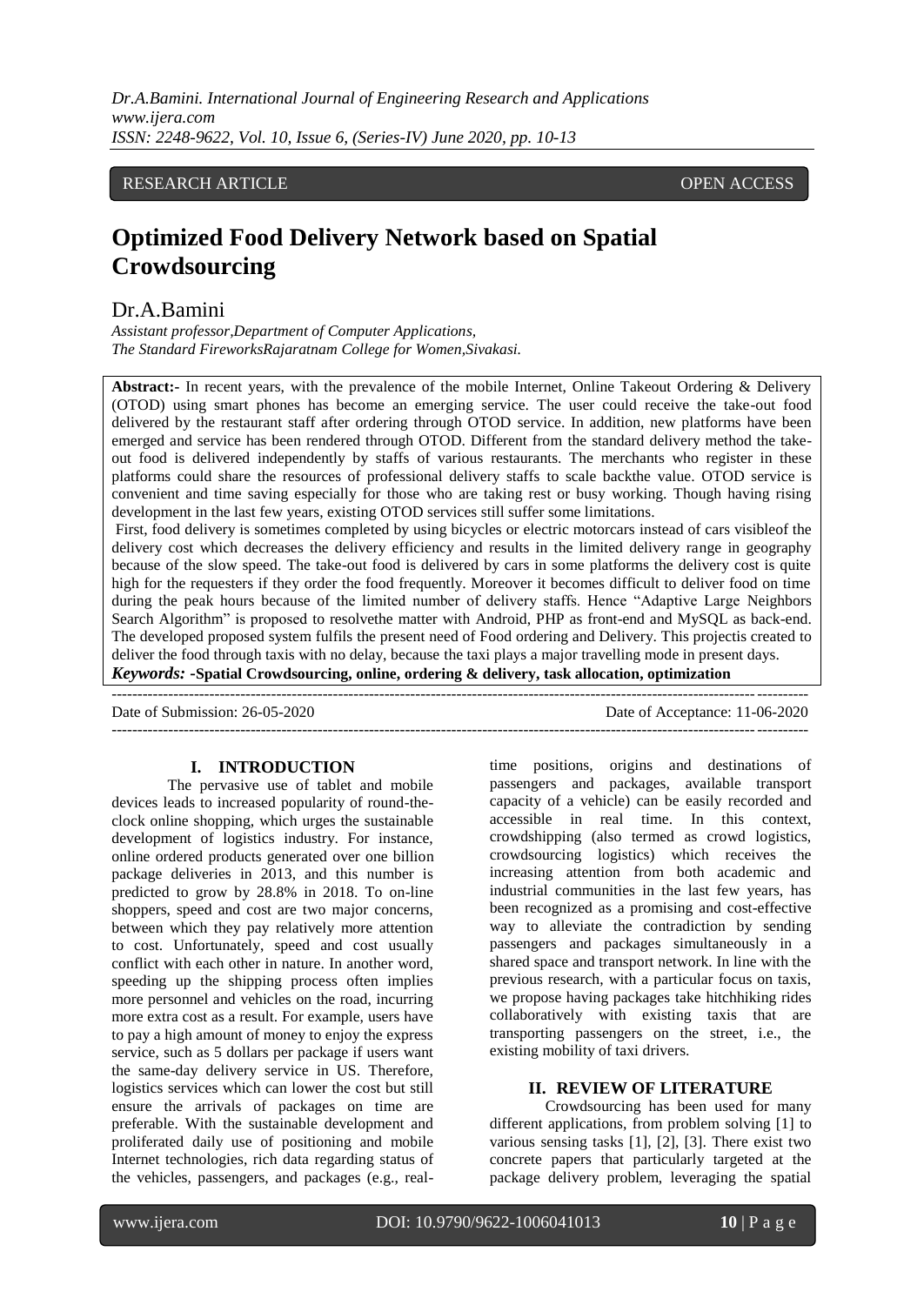and time overlaps between crowdsourcing workers. Specifically, Sadilek et al. [4] recruited a group of twitter users, asking one person to pass the assigned package to another twitter user that happened to be nearby (within a certain distance). However, the work had two main limitations: hard to trace and coordinate the users and not practical to ask a participant to make a dedicated trip to pass the package to another suitable user. Similarly, the work in [3] which employed mobile users based on the overlaps of space and time inferred from cell towers had similar limitations: the cell towers may be sparse in certain areas and the number of mobile users is limited.

Compared to the proposed solutions in [6], [4], there are also some papers which intended to leverage the abundant existing passenger-delivery trips to hitchhike packages appeared in these two years [4], [3], [5], [6], [7], [8], [9]. Although the passenger flow and package flow are combined to be transported mixed, the authors fail to consider their distinct patterns in time and space. Specifically, they formulate the problem as the share-a-ride problem and insert the package requests into the passenger-delivery trips, which may not able to deliver packages successfully in real cases as we argued previously. To make the matters worse, in their solutions, during the passenger-sending course, taxis have to make several dedicated stops and detour, which degrades the service quality to passengers. At the current stage, the research on crowdsourced logistics mainly focused on issues regarding how to efficiently discover the "optimal" package delivery paths and almost completely ignored the multicriteria design of the package relay network [4], [5], [2].

## **III. PROPOSED WORK**

The proposed system is designed to be deliver the food in taxis which travel in the same route in which the food needs to be delivered. Since the delivery place is far away area comparing to the motor bike delivery this taxi delivery is quicker. More over there are different taxis available for different destinations and the delivery can made in those taxis. The air pollution caused by delivery persons in motor bikes is also prevented and the delivery is also made quicker comparing to the motor bike delivery.

#### **3.1 Adaptive Large Neighborhood Search (ALNS)**

An Adaptive Large Neighborhood Search (ALNS) is the general idea to repeatedly remove requests from the answer and to reinsert them at a more profitable position using special destroy and

repair heuristics mechanism. The massive Neighborhood Search (LNS) heuristic was proposed by Shaw. ALNS uses multiple destroy and repair heuristics rather thansingle search process. In each iteration, destroy and repair heuristic are applied. The choiceis predicated on the past success of the heuristics rather than local search heuristics which is applicable to local answers. ALNS works with a bigger search space, the so-called neighborhood of this solution. Within one iteration, ALNS can modify up to 30 − 40% of an answer. This characteristic is very useful with tightly constrained problems just like the RPDPTW. Without substantial changes, any heuristic would set into local optima.



## **Figure 1: Adaptive Large Neighborhood Search Procedure**

## **ALNS Algorithm Steps:**

- 1. **input:** a feasible solution x
- $2.$  $b = x;$
- 3. **repeat**
- $\overline{4}$ .  $t = r(d(x));$
- 5. if accept  $(x^t, x)$  then
- 6.  $x = x^t;$
- 7. end if
- 8. if  $c(x^t) < c(x^b)$  then
- $\overline{9}$  $b = x^t;$
- 10. end if
- 11. **until** stop criterion is met
- 12. return  $x^b$

The variable  $x^b$  is the best solution observed during the search, x is the current solution and  $x^t$  is a temporary solution that can be discarded or promoted to the status of current solution. The function  $d(\cdot)$  is the destroy method while  $r(\cdot)$  is the repair method. More specifically,  $d(x)$  returns a copy of x that is partly destroyed. Applying  $r(\cdot)$  to a partly destroyed solution repairs it, that is, it returns a feasible solution built from the destroyed one. In line 2 the global best solution is initialized. In line 4 the heuristic first applies the destroy method and then the repair method to obtain a new solution  $x^t$ . In line 5 the new solution is evaluated, and the heuristic determines whether this solution should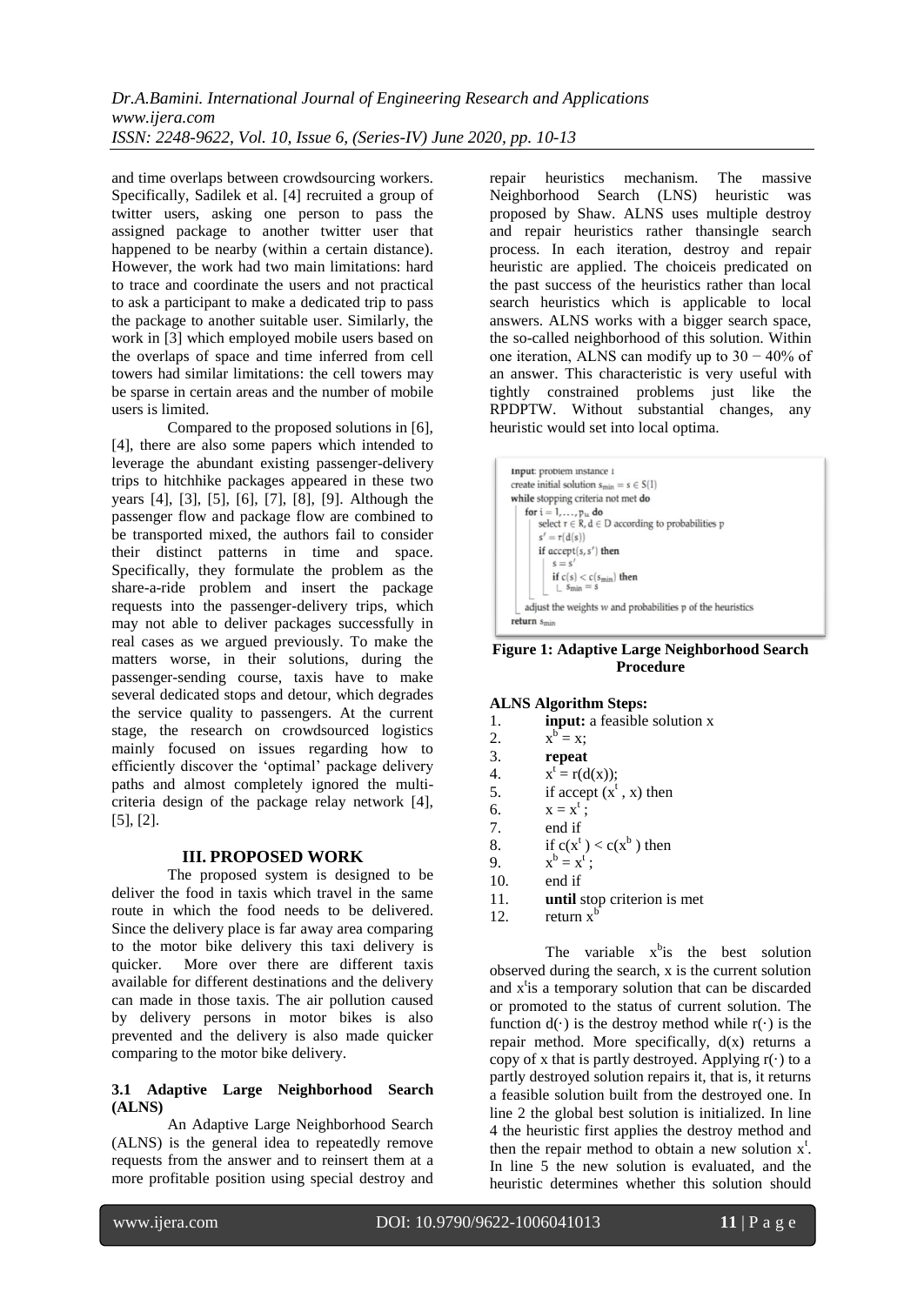*Dr.A.Bamini. International Journal of Engineering Research and Applications www.ijera.com ISSN: 2248-9622, Vol. 10, Issue 6, (Series-IV) June 2020, pp. 10-13*

become the new current solution (line 6) or whether it should be rejected. The accept function can be implemented in different ways. The simplest choice is to only accept improving solutions. Line 8 checks whether the new solution is better than the best known solution. Here  $c(x)$  denotes the objective value of solution x. The best solution is updated in line 9 if necessary. In line 11 the termination condition is checked. It is up to the implementer to choose the termination criterion,

## **IV. FINDINGS AND RESULTS**



**Figure 2 – Working process of the methodology**





**Figure 3 - Food Net Page**



**Figure 4 - Food Orders**

but a limit on the number of iterations or a time limit would be typical choices. In line 12 the best solution found is returned. From the steps it can be noticed that the ALNS meta heuristic does not search the entire neighborhood of a solution, but merely samples this neighborhood.

The main idea behind the ALNS heuristic is that the large neighborhood allows the heuristic to navigate in the solution space easily, even if the instance is tightly constrained.

| TAXI LIST<br>NEW TAXI<br>VehicleType Regnno Driverid Name<br>Mobile<br>Task<br>Vehicle Name indica<br>Indica car TN59AA0010 1000<br><b>Ver</b><br>0004000559 Delete<br>Taxi Type Car x<br>Indica car TNS9AA0011 1001<br>Hart<br>9000009595 Delete<br>Regn. No missAA0010<br>Indica car TN59AA1001 1003<br>8834904049 Delete<br>Sundar<br>Driver Id 1995<br>Car TND9AA1010 1004<br>0084040400 Delete<br>Bot<br>Kursar<br>Driver Name   Val<br>Innova car TN59AB1910 1002<br>Ganesh 9980590595 Delete<br>Driver Mobile   9954999559<br>Stare<br>FoodNet @ 2019   Design by TemplateMonster.com |  |
|----------------------------------------------------------------------------------------------------------------------------------------------------------------------------------------------------------------------------------------------------------------------------------------------------------------------------------------------------------------------------------------------------------------------------------------------------------------------------------------------------------------------------------------------------------------------------------------------|--|
|                                                                                                                                                                                                                                                                                                                                                                                                                                                                                                                                                                                              |  |
|                                                                                                                                                                                                                                                                                                                                                                                                                                                                                                                                                                                              |  |
|                                                                                                                                                                                                                                                                                                                                                                                                                                                                                                                                                                                              |  |
|                                                                                                                                                                                                                                                                                                                                                                                                                                                                                                                                                                                              |  |
|                                                                                                                                                                                                                                                                                                                                                                                                                                                                                                                                                                                              |  |
|                                                                                                                                                                                                                                                                                                                                                                                                                                                                                                                                                                                              |  |
|                                                                                                                                                                                                                                                                                                                                                                                                                                                                                                                                                                                              |  |
|                                                                                                                                                                                                                                                                                                                                                                                                                                                                                                                                                                                              |  |
|                                                                                                                                                                                                                                                                                                                                                                                                                                                                                                                                                                                              |  |
|                                                                                                                                                                                                                                                                                                                                                                                                                                                                                                                                                                                              |  |
|                                                                                                                                                                                                                                                                                                                                                                                                                                                                                                                                                                                              |  |
|                                                                                                                                                                                                                                                                                                                                                                                                                                                                                                                                                                                              |  |
|                                                                                                                                                                                                                                                                                                                                                                                                                                                                                                                                                                                              |  |
|                                                                                                                                                                                                                                                                                                                                                                                                                                                                                                                                                                                              |  |
|                                                                                                                                                                                                                                                                                                                                                                                                                                                                                                                                                                                              |  |
|                                                                                                                                                                                                                                                                                                                                                                                                                                                                                                                                                                                              |  |
|                                                                                                                                                                                                                                                                                                                                                                                                                                                                                                                                                                                              |  |
|                                                                                                                                                                                                                                                                                                                                                                                                                                                                                                                                                                                              |  |
|                                                                                                                                                                                                                                                                                                                                                                                                                                                                                                                                                                                              |  |
|                                                                                                                                                                                                                                                                                                                                                                                                                                                                                                                                                                                              |  |
|                                                                                                                                                                                                                                                                                                                                                                                                                                                                                                                                                                                              |  |
|                                                                                                                                                                                                                                                                                                                                                                                                                                                                                                                                                                                              |  |

**Figure 5 - New Taxi**

| BOOKHA LIST<br>BOOK TAXI<br>Area<br>To Loc.<br>Taxi Id Regn no Customer<br>Customer Driver Task<br>$\overline{\mathbf{z}}$<br>To Location Meks - Ru 150<br>Mobile<br>Salett Taxi judge - TNOMA1001 [m]<br>TRIGAADD10 BANA<br>H<br>SD Man Bidair Street<br>9877690999 [Vel]<br>Mehat<br>×<br>TIERAGOTT Samuel<br>313 Man Bazano<br>000004389 Hari<br>Mohar<br>Area Name 143, Nato Barnar<br>Thinmangalam <sup>S</sup><br>TNIGAA1010 Swallaman 543 Man Street.<br>Itzeet,<br>Customer Mobile 5677492929<br>Basi: | <b>FOOD NET SERVER</b> |  | <b>LOCATIONS</b> | NEW TAXI BOOK TAXI SIGNOUT |  |  |
|----------------------------------------------------------------------------------------------------------------------------------------------------------------------------------------------------------------------------------------------------------------------------------------------------------------------------------------------------------------------------------------------------------------------------------------------------------------------------------------------------------------|------------------------|--|------------------|----------------------------|--|--|
|                                                                                                                                                                                                                                                                                                                                                                                                                                                                                                                |                        |  |                  |                            |  |  |
|                                                                                                                                                                                                                                                                                                                                                                                                                                                                                                                |                        |  |                  |                            |  |  |
| Financo                                                                                                                                                                                                                                                                                                                                                                                                                                                                                                        |                        |  |                  |                            |  |  |
| Finished<br>0000405085 Numar Finished                                                                                                                                                                                                                                                                                                                                                                                                                                                                          |                        |  |                  |                            |  |  |
|                                                                                                                                                                                                                                                                                                                                                                                                                                                                                                                | Customer Name Balai    |  |                  |                            |  |  |
|                                                                                                                                                                                                                                                                                                                                                                                                                                                                                                                |                        |  |                  |                            |  |  |
|                                                                                                                                                                                                                                                                                                                                                                                                                                                                                                                |                        |  |                  |                            |  |  |
|                                                                                                                                                                                                                                                                                                                                                                                                                                                                                                                |                        |  |                  |                            |  |  |
|                                                                                                                                                                                                                                                                                                                                                                                                                                                                                                                |                        |  |                  |                            |  |  |
|                                                                                                                                                                                                                                                                                                                                                                                                                                                                                                                |                        |  |                  |                            |  |  |
|                                                                                                                                                                                                                                                                                                                                                                                                                                                                                                                |                        |  |                  |                            |  |  |
|                                                                                                                                                                                                                                                                                                                                                                                                                                                                                                                |                        |  |                  |                            |  |  |
|                                                                                                                                                                                                                                                                                                                                                                                                                                                                                                                |                        |  |                  |                            |  |  |
|                                                                                                                                                                                                                                                                                                                                                                                                                                                                                                                |                        |  |                  |                            |  |  |
|                                                                                                                                                                                                                                                                                                                                                                                                                                                                                                                |                        |  |                  |                            |  |  |
|                                                                                                                                                                                                                                                                                                                                                                                                                                                                                                                |                        |  |                  |                            |  |  |
|                                                                                                                                                                                                                                                                                                                                                                                                                                                                                                                |                        |  |                  |                            |  |  |
| Feedball @ 2019 (Design by TemplateMonster.com                                                                                                                                                                                                                                                                                                                                                                                                                                                                 |                        |  |                  |                            |  |  |

**Figure 6 – Book Taxi**

## **V. CONCLUSION**

This paper provides a solution for the online order and delivery. Due to this merging of the food network with Taxi network all the food orders from remote places can be covered and the dropping of the food order is diminished considerably. Due to the lack of delivery boys most of the food orders are dropped, this system, offers a chance of delivering the food on the taxi that reaches the place in time. Thus the system fulfils the delivery of food orders in time and the traffic due to delivery vehicles is also reduced.

#### **REFERENCES**

[1]. L. Kazemi and C. Shahabi, "Geocrowd: enabling query answering with spatial crowdsourcing," in Proceedings of the 20th international conference on advances in